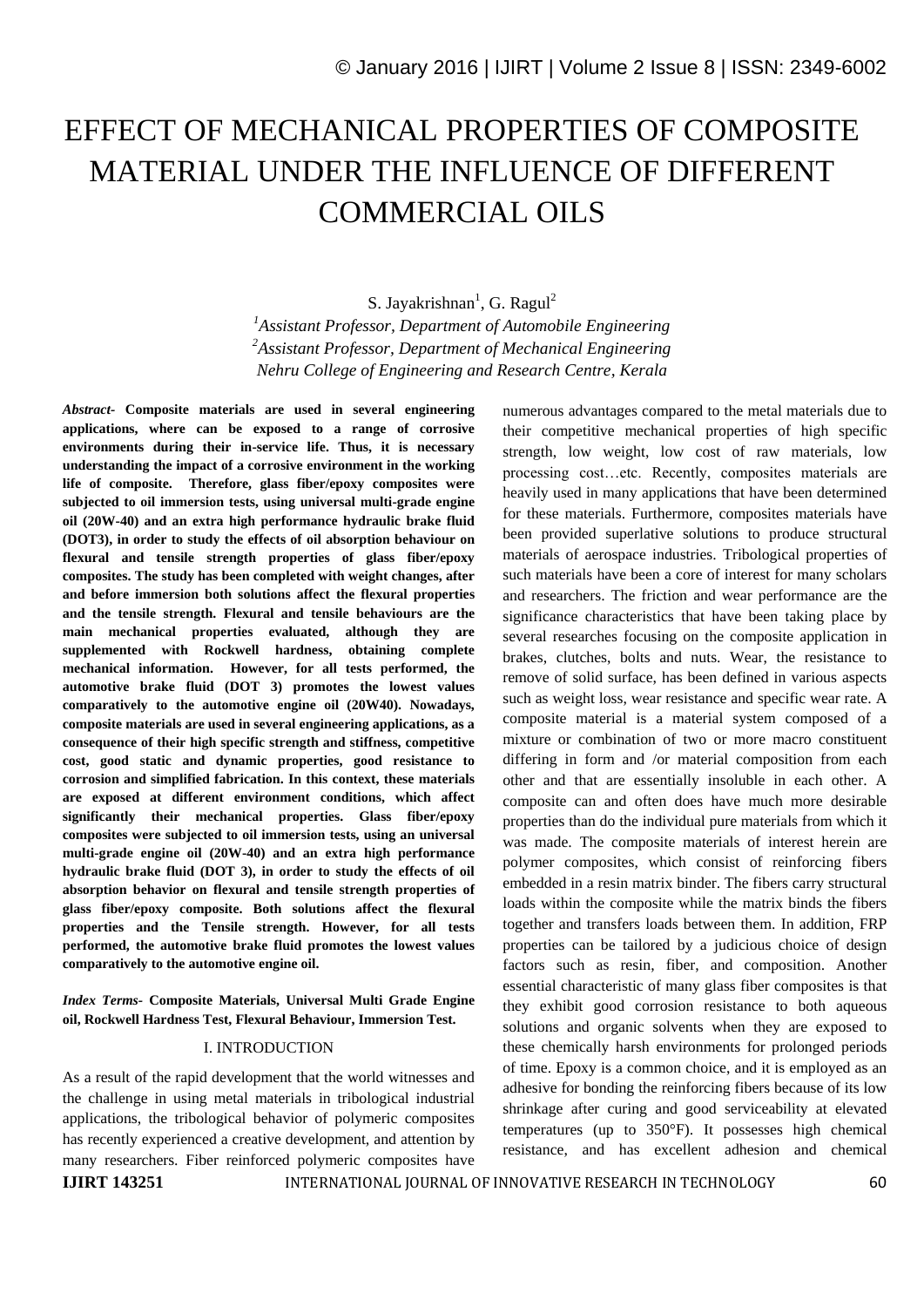properties. Because of these promising properties of epoxy, there is increasing interest in the understanding of epoxy's mechanical properties. However, many mechanical properties of both the polymeric matrix component and fibrous reinforcement degrade after prolonged exposure to the environment as may occur during their service time. Environmental factors such as heat, stress, moisture, corrosive fluids and ultraviolet rays, etc., can initiate changes in thermal, chemical, and physical properties of the composite. The rate of material degradation after exposure to such environments depends upon the intensity, the time duration, and the type and sources of exposure. This makes degradation processes in composites complex and often Unpredictable. Numerous research works have been done on the evaluation of mechanical properties such as static stiffness and strength of neat resins and composites. However, most of the research works, which is related to the influence of fluids or aqueous solutions on the change in properties of glass fiber reinforced composites, has been limited to water. The effects of water absorption on the mechanical properties of both neat resin and composite have been well documented by many researchers. However, effect of aqueous solutions with different levels of pH on the properties of neat resin and reinforcing fibers has not been studied in-depth. The initiation and growth of cracks in the matrix as well as the interaction of fiber flaws with the composite matrix are poorly understood. The failure mode is not predictable from measurements of the tensile strength and modulus, and the question of what measurable properties are critical to behavior in use has not been resolved.

#### II. SPECIMEN PREPARATION

The E glass fiber 200 gsm woven roving's laminates, standard epoxy resin(araldite) AW106, hardener HV953 IN are used for glass fiber preparation by using hand lay technique. The E glass fiber sheets are made up of 300\*300\*3 mm size. The specimens used in the experiments were cut from these thin plates, using a diamond saw and a moving speed chosen to reduce the heat in the specimen. The static three point bending (3 PB) tests were performed using specimens cut nominally to ASTM D-790. The tensile tests were performed using cut nominally to ASTM 3039.

## *i*. *Specimen Size*

 ASTM D-790 Length – 154mm Width  $-12.7$ mm Thickness – 3mm

 ASTM 3039 Length – 280mm Width – 18mm Thickness – 3mm

#### *A. Oil Dipping Setup and Calculation*

The universal engine oil (20W40), hydraulic brake fluids (Dot 3) are taken in different trays as shown in fig.1 and fig.2.

`



Fig.1: Oil Dipping Setup1





The E glass fiber specimen for tensile, bending and hardness tests are dipped for 15 and 30 days after that obtained the results for above tests. Due to the impact of oil absorbance the mechanical properties will definitely fluctuate.

After the immersion process for 15 and 30 days in different commercial oils, weighted to obtain the current wet weight (CWW). The weight gain percentage (W %) was calculated by using following equation.

$$
W\% = \frac{\text{cww}-\text{bw}}{\text{bw}} \times 100
$$

 W%- weight gain percentage CWW- current wet weight DW- dry weight

#### *B. Universal Testing Procedure*

The bending and tensile tests were performed according to ASTM D790-2,ASTM 3039, using a kalpak's universal testing machine equipped with a Kalpak's Windows based software UTM-TEST-C for control of the Machine software at a displacement rate of 2 mm/min. All 3Point bending and tensile tests were also carried out at room temperature. Some data's we have to entered to the software depend up on the tests were performed. The parameters like load cell capacity, test speed can be selected as shown in fig.3.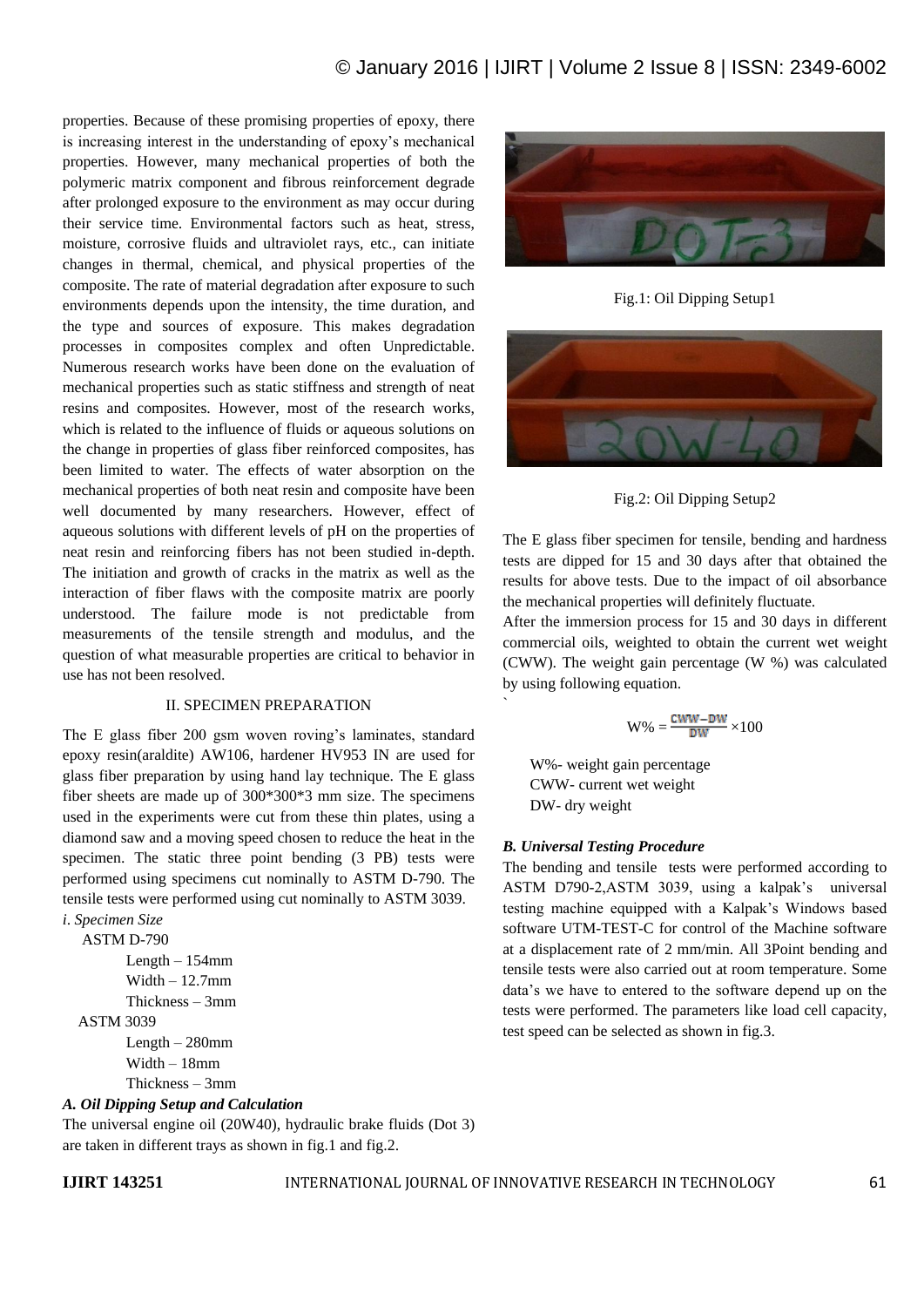

Fig.3: Kalpak Universal Testing Machine (Model KIC-2-XXXX-C Maximum capacity 250 KN)

### *C. Rockwell Hardness Machine*

The Rockwell hardness machine (AL-RAS/137-2009/10) was used obtain the results of hardness of specimens under different solution environments and exposure time. The machine is equally convenient for hard and soft material.

The Rockwell hardness test method consists of indenting the test material with a diamond cone or hardened steel ball indenter. The indenter is forced into the test material under a preliminary minor load *F0* usually 10 kgf. When equilibrium has been reached, an indicating device, which follows the movements of the indenter and so responds to changes in depth of penetration of the indenter, is set to a datum position. While the preliminary minor load is still applied an additional major load is applied with resulting increase in penetration. When equilibrium has again been reach, the additional major load is removed but the preliminary minor load is still maintained. Removal of the additional major load allows a partial recovery, so reducing the depth of penetration. The permanent increase in depth of penetration, resulting from the application and removal of the additional major load is used to calculate the Rockwell hardness number.



Fig.4: Testing method

 $F0 =$  preliminary minor load in kgf.

 $F1 =$  additional major load in kgf.

 $F =$  total load in kgf.

e = permanent increase in depth of penetration due to major load F1 measured in units of 0.002 mm.

 $E = a$  constant depending on form of indenter: 100 units for diamond indenter, 130 units for steel ball indenter.

 $HR = Rockwell$  hardness number.

 $D =$  diameter of steel ball.

In my work E glass fiber hard composite was used under load -150kg-f. The diamond cone 120° indenter selected for testing. In composites there is a chance for varying hardness from point to point so I took three set of readings and its average.





### III. RESULTS AND DISCUSION

*A. The Effect of Oils and Exposure Time on Weight Gain* Table 1: The Effect of Oil Sand Exposure Time on Weight Gain

| <b>Solution</b>                   | <b>Exposure Time</b><br>(Days) | Weight Gain % |  |  |
|-----------------------------------|--------------------------------|---------------|--|--|
| 20W40(Tensile                     | 15                             | 0.44          |  |  |
| Specimen)                         | 30                             | 1.55          |  |  |
| DOT3(Tensile                      | 15                             | 0.67          |  |  |
| Specimen)                         | 30                             | 1.97          |  |  |
| 20W40(Bending                     | 15                             | 0.53          |  |  |
| Specimen)                         | 30                             | 1.76          |  |  |
| <b>DOTS</b> (Bending<br>Specimen) | 15                             | 0.63          |  |  |
|                                   | 30                             | 1.91          |  |  |

According to type of solution and exposure time the rate of absorption have varied. From the above results we can see that, DOT 3 oil is more effective than 20W40 oil. The DOT 3 and 20W40 oils have difference in chemical properties like composition, viscosity etc.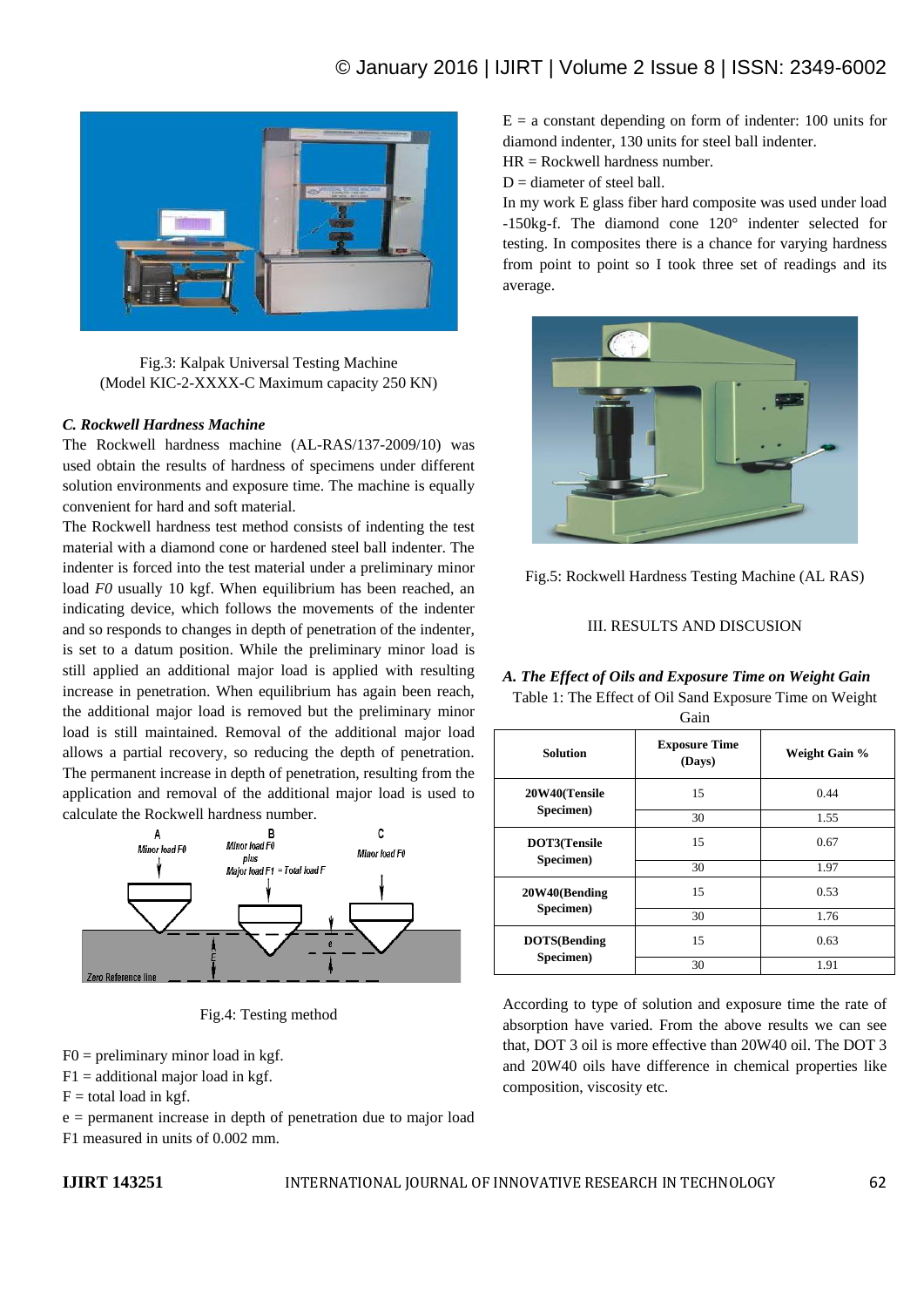|                                                            |                                      | ┻                                                   |              | ┻             |
|------------------------------------------------------------|--------------------------------------|-----------------------------------------------------|--------------|---------------|
| <b>Test Name: Tensile Test</b><br><b>Test Type: Normal</b> |                                      | Test Speed[mm/min]:2.0<br><b>Test Mode: Tensile</b> |              |               |
| <b>Sample</b><br>N <sub>0</sub>                            | $\mathbf{CS}$<br>Area ${\rm [mm^2]}$ | Peak<br>Load[N]                                     | % Elongation | $UTS[N/mm^2]$ |
| 001                                                        | 75.00                                | 7595.46                                             | 2.967        | 101.269       |
| 002                                                        | 75.00                                | 7244.58                                             | 2.907        | 96.989        |
| 003                                                        | 75.00                                | 8453.67                                             | 3.987        | 112.717       |
| <b>Summary Report:</b>                                     |                                      |                                                     |              |               |
| <b>Sample</b><br>N <sub>0</sub>                            | $\mathbf{CS}$<br>Area ${\rm [mm^2]}$ | Peak<br>Load[N]                                     | % Elongation | $UTS[N/mm^2]$ |
| <b>Minimum</b>                                             | 75.00                                | 7244.58                                             | 2.907        | 96.589        |
| <b>Maximum</b>                                             | 75.00                                | 8453.67                                             | 3.987        | 112.717       |
| Average                                                    | 75.00                                | 7764.57                                             | 3.287        | 103.525       |
| <b>Standard</b><br><b>Deviation</b>                        | $\overline{0}$                       | 622.034                                             | 0.607        | 8.297         |
| <b>Variance</b>                                            | $\overline{0}$                       | 386925.86                                           | 0.368        | 68.843        |
| <b>Median</b>                                              | 75.00                                | 7595.46                                             | 2.967        | 101.26        |

#### Table 2: Sample Tensile Test Batch Report

#### Table 3: dot 3(15 days) Tensile Test Batch Report

| <b>Test Name: Tensile Test</b><br><b>Test Type: Normal</b> |                                      | Test Speed[mm/min]:2.0<br><b>Test Mode: Tensile</b> |                                    |               |
|------------------------------------------------------------|--------------------------------------|-----------------------------------------------------|------------------------------------|---------------|
| Sample No                                                  | <b>CS</b><br>$Area/mm2$ ]            | Peak<br>Load[N]                                     | $\frac{0}{n}$<br><b>Elongation</b> | $UTS[N/mm^2]$ |
| 001                                                        | 75.00                                | 6957.890                                            | 2.667                              | 92.773        |
| 002                                                        | 75.00                                | 7122.197                                            | 2.707                              | 94.961        |
| 003                                                        | 75.00                                | 7290.066                                            | 2.547                              | 97.197        |
| <b>Summary Report:</b>                                     |                                      |                                                     |                                    |               |
| Sample No                                                  | $\mathbf{CS}$<br>Area ${\rm [mm^2]}$ | Peak<br>Load[N]                                     | $\frac{0}{0}$<br><b>Elongation</b> | $UTS[N/mm^2]$ |
| <b>Minimum</b>                                             | 75.00                                | 6957.890                                            | 2.547                              | 92.773        |
| <b>Maximum</b>                                             | 75.00                                | 7290.066                                            | 2.707                              | 97.197        |
| Average                                                    | 75.00                                | 7123.384                                            | 2.640                              | 94.977        |
| <b>Standard</b><br><b>Deviation</b>                        | $\Omega$                             | 166.091                                             | 0.083                              | 2.212         |
| <b>Variance</b>                                            | $\mathbf{0}$                         | 27586.349                                           | 0.007                              | 4.894         |
| <b>Median</b>                                              | 75.00                                | 7122.197                                            | 2.667                              | 94.961        |

Table 3 presents tensile strength of the specimen after 15 days dipping in dot 3 oil.0.67% weight gain happened during this time, in terms of average reference values of samples, observed that 8.25% decreased in tensile strength.

|                                     | <b>Test Name: Tensile Test</b><br><b>Test Type: Normal</b> |                 |                                    | Test Speed[mm/min]:2.0<br><b>Test Mode: Tensile</b> |
|-------------------------------------|------------------------------------------------------------|-----------------|------------------------------------|-----------------------------------------------------|
| Sample No                           | <b>CS</b><br>Area ${\rm [mm^2]}$                           | Peak<br>Load[N] | $\frac{0}{0}$<br><b>Elongation</b> | $UTS[N/mm^2]$                                       |
| 001                                 | 75.00                                                      | 4944.132        | 1.940                              | 65.923                                              |
| 002                                 | 75.00                                                      | 7049.034        | 3.327                              | 93.990                                              |
| 003                                 | 75.00                                                      | 6244.349        | 2.00                               | 83.257                                              |
| <b>Summary Report:</b>              |                                                            |                 |                                    |                                                     |
| Sample No                           | <b>CS</b><br>Area $\text{[mm$^2$]}$                        | Peak<br>Load[N] | $\frac{0}{0}$<br><b>Elongation</b> | $UTS[N/mm^2]$                                       |
| <b>Minimum</b>                      | 75.00                                                      | 4944.132        | 1.940                              | 65.923                                              |
| Maximum                             | 75.00                                                      | 7049.034        | 3.327                              | 93.990                                              |
| Average                             | 75.00                                                      | 6079.172        | 2.422                              | 81.057                                              |
| <b>Standard</b><br><b>Deviation</b> | $\Omega$                                                   | 1062.128        | 0.784                              | 14.162                                              |
| <b>Variance</b>                     | $\theta$                                                   | 1128116.099     | 0.615                              | 200.563                                             |
| <b>Median</b>                       | 75.00                                                      | 6244 349        | 2.000                              | 83.257                                              |

Table 4: dot 3(30 days) Tensile Test Batch report

Table 4 presents tensile strength of the specimen after 30 days dipping in dot 3 oil.1.97% weight gain happened during this time, in terms of average reference values of samples, observed that 21.7% decreased in tensile strength.

Table 5: 20W40 (15 days) tensile test batch report

| <b>Test Name: Tensile Test</b><br><b>Test Type: Normal</b> |                                      | Test Speed[mm/min]:2.0<br><b>Test Mode: Tensile</b> |                                    |               |
|------------------------------------------------------------|--------------------------------------|-----------------------------------------------------|------------------------------------|---------------|
| Sample No                                                  | $\mathbf{CS}$<br>Area ${\rm [mm^2]}$ | Peak<br>Load[N]                                     | $\frac{0}{0}$<br><b>Elongation</b> | $UTS[N/mm^2]$ |
| 001                                                        | 75.00                                | 2.667                                               | 108.440                            | 2.667         |
| 002                                                        | 75.00                                | 2.907                                               | 96.776                             | 2.907         |
| 003                                                        | 75.00                                | 2.513                                               | 80.736                             | 2.513         |
| <b>Summary Report:</b>                                     |                                      |                                                     |                                    |               |
| Sample No                                                  | CS.<br>Area $\text{[mm$^2$]}$        | Peak<br>Load[N]                                     | $\frac{0}{0}$<br><b>Elongation</b> | $UTS[N/mm^2]$ |
| <b>Minimum</b>                                             | 75.00                                | 2.513                                               | 80.736                             | 2.513         |
| Maximum                                                    | 75.00                                | 2.907                                               | 108.440                            | 2.907         |
| Average                                                    | 75.00                                | 2.696                                               | 95.317                             | 2.696         |
| <b>Standard</b><br><b>Deviation</b>                        | $\theta$                             | 0.199                                               | 13.909                             | 0.199         |
| <b>Variance</b>                                            | $\mathbf{0}$                         | 0.039                                               | 193.465                            | 0.039         |
| Median                                                     | 75.00                                | 2.667                                               | 96.776                             | 2.667         |

Table 5 presents tensile strength of the specimen after 15 days dipping in 20w40 oil.0.40% weight gain happened during this time, in terms of average reference values of samples, observed that 7.93% decreased in tensile strength.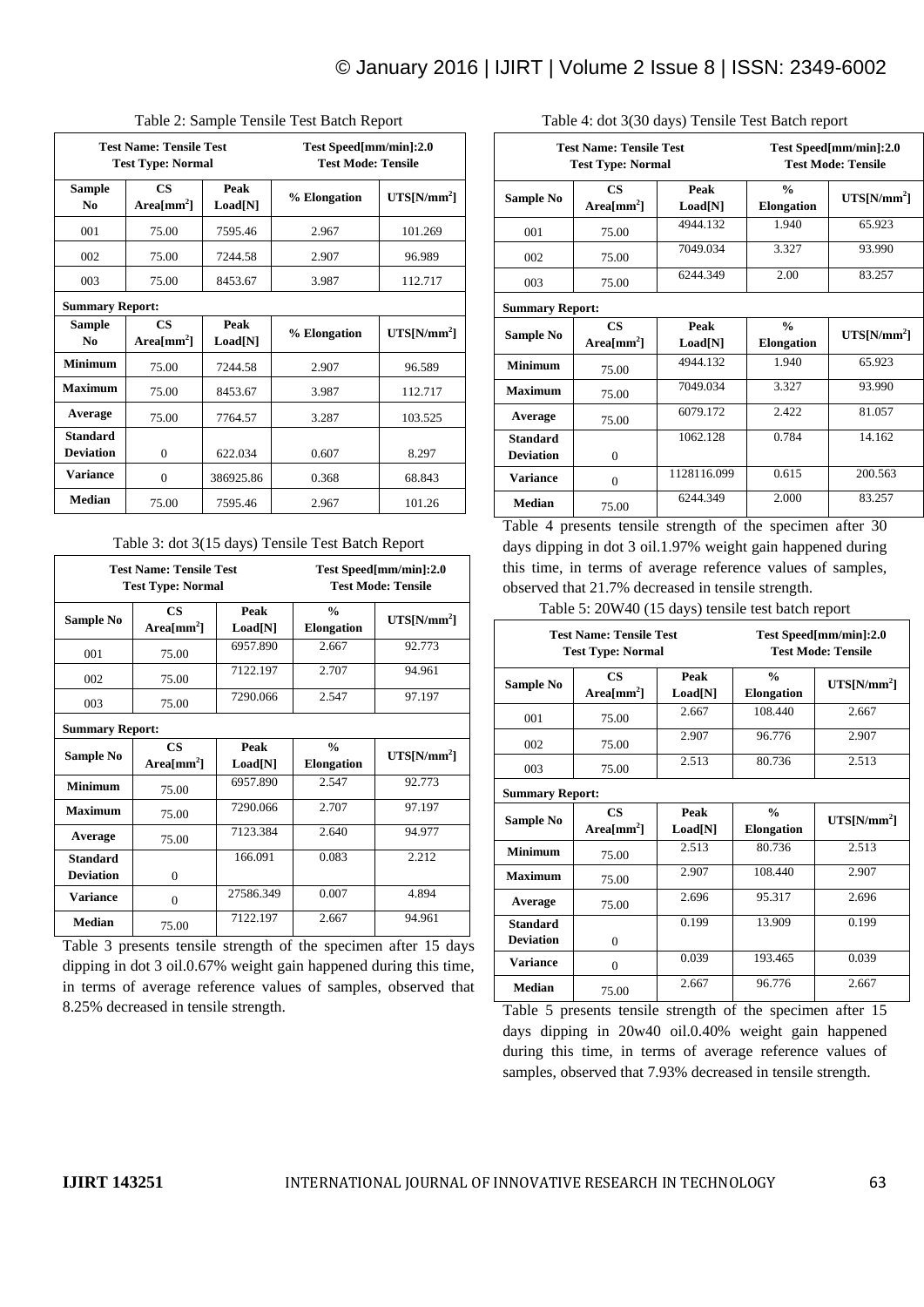| <b>Test Name: Tensile Test</b><br><b>Test Type: Normal</b> |                                      |                 |                                    | Test Speed[mm/min]:2.0<br><b>Test Mode: Tensile</b> |
|------------------------------------------------------------|--------------------------------------|-----------------|------------------------------------|-----------------------------------------------------|
| Sample No                                                  | $\mathbf{CS}$<br>Area ${\rm [mm^2]}$ | Peak<br>Load[N] | $\frac{0}{n}$<br><b>Elongation</b> | $UTS[N/mm^2]$                                       |
| 001                                                        | 75.00                                | 7244.587        | 2.91                               | 96.589                                              |
| 002                                                        | 75.00                                | 7122.197        | 2.71                               | 94.961                                              |
| 003                                                        | 75.00                                | 6244.349        | 2.00                               | 83.257                                              |
| <b>Summary Report:</b>                                     |                                      |                 |                                    |                                                     |
| Sample No                                                  | $\mathbf{CS}$<br>Area ${\rm [mm^2]}$ | Peak<br>Load[N] | $\frac{0}{0}$<br><b>Elongation</b> | $UTS[N/mm^2]$                                       |
| <b>Minimum</b>                                             | 75.00                                | 6244.349        | 2.00                               | 83.257                                              |
| <b>Maximum</b>                                             | 75.00                                | 7295.46         | 2.907                              | 96.589                                              |
| Average                                                    | 75.00                                | 6887.33         | 2.538                              | 91.602                                              |
| <b>Standard</b><br><b>Deviation</b>                        | $\mathbf{0}$                         | 545.9           | 47                                 | 7.27                                                |
| <b>Variance</b>                                            | $\mathbf{0}$                         | 298109.81       | 0.22                               | 52.89                                               |
| <b>Median</b>                                              | 75.00                                | 7122.197        | 2.707                              | 94.961                                              |

Table 6 presents tensile strength of the specimen after 30 days dipping in 20w40 oil.1.55% weight gain happened during this time, in terms of average reference values of samples, observed that 11.29% decreased in tensile strength.

Table 7: Sample Bending Test Batch Report

| <b>Test Name: Tensile Test</b><br><b>Test Type: Normal</b> |                                      |              | TestSpeed[mm/min]:2.0<br><b>Test Mode: Tensile</b> |
|------------------------------------------------------------|--------------------------------------|--------------|----------------------------------------------------|
| Sample No                                                  | <b>CS</b><br>$Area[mm^2]$            | Peak Load[N] | <b>Flexural Strength</b> [Mpa]                     |
| 001                                                        | 39.000                               | 813.318      | 656.911                                            |
| 002                                                        | 39.000                               | 776.167      | 626.904                                            |
| 003                                                        | 39.000                               | 567.744      | .562458                                            |
| <b>Summary Report:</b>                                     |                                      |              |                                                    |
| Sample No                                                  | $\mathbf{CS}$<br>Area ${\rm [mm^2]}$ | Peak Load[N] | Flexural<br>Strength[Mpa]                          |
| <b>Minimum</b>                                             | 39.000                               | 567.744      | 458.562                                            |
| <b>Maximum</b>                                             | 39,000                               | 813.318      | 656.911                                            |
| Average                                                    | 39.000                               | 719.076      | 580.792                                            |
| <b>Standard</b><br><b>Deviation</b>                        | $\theta$                             | 132.367      | 106.913                                            |
| <b>Variance</b>                                            | 0                                    | 17521.145    | 11430.296                                          |
| <b>Median</b>                                              | 39,000                               | 776.167      | 626.904                                            |

| <b>Test Name: Tensile Test</b><br><b>Test Type: Normal</b> |                                         |              | TestSpeed[mm/min]:2.0<br><b>Test Mode: Tensile</b> |
|------------------------------------------------------------|-----------------------------------------|--------------|----------------------------------------------------|
| Sample No                                                  | $\mathbf{CS}$<br>Area ${\rm [mm^2]}$    | Peak Load[N] | <b>Flexural Strength</b> [Mpa]                     |
| 001                                                        | 39.000                                  | 554.618      | 447.961                                            |
| 002                                                        | 39.000                                  | 799.652      | 645.873                                            |
| 003                                                        | 39,000                                  | 639.857      | 516.808                                            |
| <b>Summary Report:</b>                                     |                                         |              |                                                    |
| Sample No                                                  | $\mathbf{CS}$<br>Area $\text{[mm$^2$]}$ | Peak Load[N] | <b>Flexural Strength</b> [Mpa]                     |
| <b>Minimum</b>                                             | 39.000                                  | 554.618      | 447.961                                            |
| <b>Maximum</b>                                             | 39,000                                  | 799.652      | 645.873                                            |
| Average                                                    | 39.000                                  | 664.709      | 536.881                                            |
| <b>Stan. Dev</b>                                           | $\theta$                                | 124.939      | 100.471                                            |
| <b>Variance</b>                                            | $\overline{0}$                          | 15473.654    | 10094.474                                          |
| <b>Median</b>                                              | 39.000                                  | 639.857      | 516.808                                            |

Table 8: dot 3(15 days) Bending Test Batch Report

Table 8 presents flexural strength of the specimen after 15 days dipping in dot 3 oil .0.693% weight gain happened during this time, in terms of average reference values of samples, observed that 7.5%% decreased in flexural strength. Table 9: dot 3 (30 days) Bending Test Batch Report

| <b>Test Name: Tensile Test</b><br><b>Test Type: Normal</b> |                                         |              | TestSpeed[mm/min]:2.0<br><b>Test Mode: Tensile</b> |
|------------------------------------------------------------|-----------------------------------------|--------------|----------------------------------------------------|
| Sample No                                                  | $\mathbf{CS}$<br>Area $\text{[mm]}$     | Peak Load[N] | <b>Flexural Strength</b> [Mpa]                     |
| 001                                                        | 39,000                                  | 703.524      | 568.232                                            |
| 002                                                        | 39,000                                  | 699.787      | 565.213                                            |
| 003                                                        | 39,000                                  | 493.090      | 398.264                                            |
| <b>Summary Report:</b>                                     |                                         |              |                                                    |
| Sample No                                                  | $\mathbf{CS}$<br>Area $\text{[mm$^2$]}$ | Peak Load[N] | <b>Flexural Strength</b> [Mpa]                     |
| <b>Minimum</b>                                             | 39.000                                  | 493.090      | 398.264                                            |
| <b>Maximum</b>                                             | 39.000                                  | 703.524      | 568.232                                            |
| Average                                                    | 39.000                                  | 632.134      | 510.570                                            |
| <b>Standard</b>                                            |                                         | 120.430      | 97.271                                             |
| <b>Deviation</b>                                           | $\Omega$                                |              |                                                    |
| <b>Variance</b>                                            | $\Omega$                                | 14503.349    | 9461.701                                           |
| <b>Median</b>                                              | 39.000                                  | 699.787      | 565.217                                            |

Table 9 presents flexural strength of the specimen after 30 days dipping in dot 3 oil.1.91% weight gain happened during this time, in terms of average reference values of samples, observed that 12.09% decreased in flexural strength.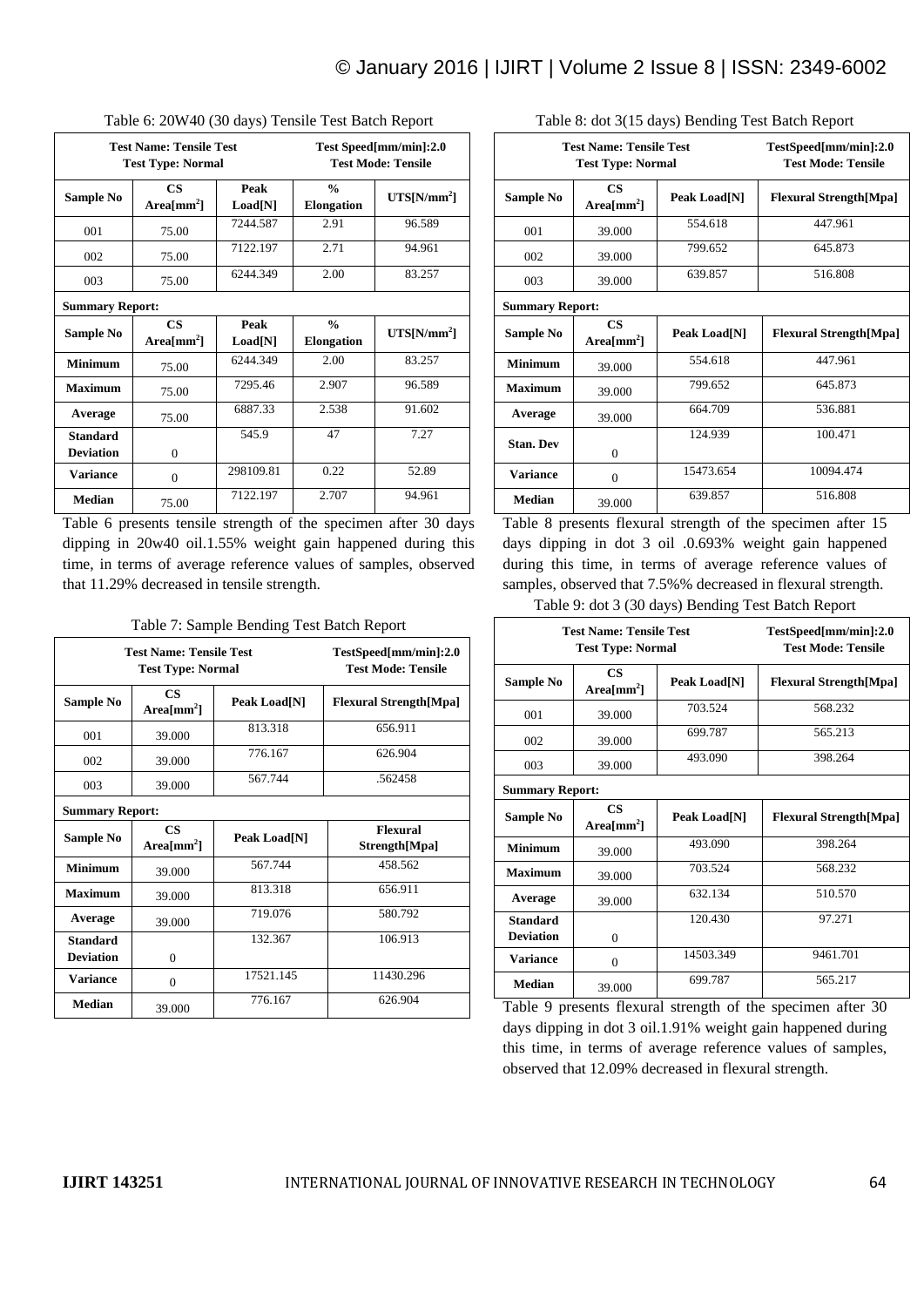| <b>Test Name: Tensile Test</b><br><b>Test Type: Normal</b> |                                               |              | TestSpeed[mm/min]:2.0<br><b>Test Mode: Tensile</b> |
|------------------------------------------------------------|-----------------------------------------------|--------------|----------------------------------------------------|
| Sample No                                                  | $\mathbf{CS}$<br>$Area[mm^2]$                 | Peak Load[N] | <b>Flexural Strength[Mpa]</b>                      |
| 001                                                        | 39.000                                        | 540.619      | 436.654                                            |
| 002                                                        | 39.000                                        | 841.620      | 679.770                                            |
| 003                                                        | 39.000                                        | 715.051      | 577.541                                            |
| <b>Summary Report:</b>                                     |                                               |              |                                                    |
| Sample No                                                  | $\overline{\text{CS}}$<br>Area ${\rm [mm^2]}$ | Peak Load[N] | <b>Flexural Strength</b> [Mpa]                     |
| <b>Minimum</b>                                             | 39.000                                        | 540.619      | 436.654                                            |
| <b>Maximum</b>                                             | 39.000                                        | 841.620      | 679.770                                            |
| Average                                                    | 39.000                                        | 699.097      | 564.655                                            |
| <b>Standard</b><br><b>Deviation</b>                        | $\mathbf{0}$                                  | 151.133      | 122.069                                            |
| <b>Variance</b>                                            | $\mathbf{0}$                                  | 22841.190    | 14900.884                                          |
| <b>Median</b>                                              | 39.000                                        | 715.051      | 577.541                                            |

### Table 10:20W40 (15 days) Bending Test Batch Report

Table 10 presents flexural strength of the specimen after 15 days dipping in 20w40 oil.0.53% weight gain happened during this time, in terms of average reference values of samples, observed that 2.7% decreased in flexural strength.

Table11: 20W40 (30 days) Bending Test Batch report

| <b>Test Name: Tensile Test</b><br><b>Test Type: Normal</b> |                                     |              | TestSpeed[mm/min]:2<br><b>Test Mode: Tensile</b> |
|------------------------------------------------------------|-------------------------------------|--------------|--------------------------------------------------|
| Sample No                                                  | $\mathbf{CS}$<br>Area $\text{[mm]}$ | Peak Load[N] | <b>Flexural Strength</b> [Mpa]                   |
| 001                                                        | 39.000                              | 974.869      | 787.394                                          |
| 002                                                        | 39,000                              | 567.204      | 458.126                                          |
| 003                                                        | 39,000                              | 404.574      | 326.771                                          |
| <b>Summary Report:</b>                                     |                                     |              |                                                  |
| Sample No                                                  | <b>CS</b><br>Area $\text{[mm]}$     | Peak Load[N] | <b>Flexural Strength</b> [Mpa]                   |
| <b>Minimum</b>                                             | 39.000                              | 404.574      | 326.771                                          |
| Maximum                                                    | 39,000                              | 974.869      | 787.394                                          |
| Average                                                    | 39.000                              | 648.882      | 524.097                                          |
| <b>Standard</b><br><b>Deviation</b>                        | 0                                   | 293.790      | 237.292                                          |
| <b>Variance</b>                                            | $\theta$                            | 86312.445    | 56307.512                                        |
| <b>Median</b>                                              | 39,000                              | 567.204      | 458.126                                          |

Table.11 presents flexural strength of the specimen after 30 days dipping in 20w40 oil.1.76% weight gain happened during this time, in terms of average reference values of samples, observed that 9.76% decreased in flexural strength. The tensile and bending tests were performed in order to evaluate the degradation of composite material under aggressive solutions. The fig shows load versus displacement curve for the sample and sample exposed at 20W40 and DOT 3 solutions, considering the different exposure time.



Fig.6: The Effects of Solutions for Bending Specimen (15days)